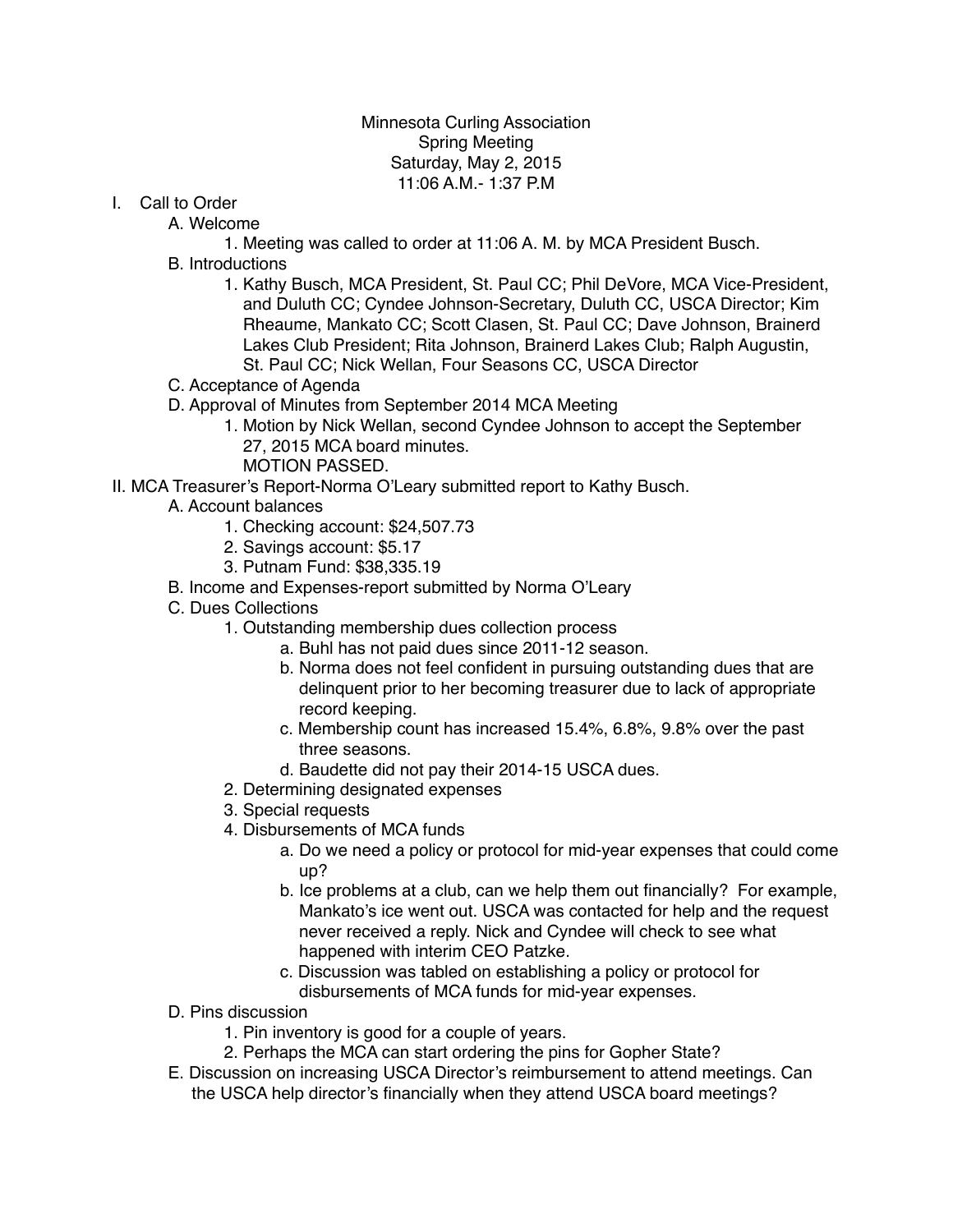- 1. Motion made by Phil DeVore, second by Scott Clasen to increase the USCA's Director's stipend to \$500 for up to three meetings per year. MOTION PASSED.
- F. Jay Osbakken has had some set backs and is currently a month behind on his loss recovery payments. Yvonne Novak is writing him a letter. The MCA will wait to see if he can get back on track with his payments.
- G. Motion to approve the treasurer's report by Phil DeVore, second by Nick Whellan. MOTION PASSED.
- III. 2014-15 MCA events recap results and expense reports
	- A. Junior Men's and Women's Playdowns-Bemidij
		- 1. 10 junior men's teams, 5 junior women's teams
		- 2. Minnesota sent two representatives for both of junior championships.
		- 3. Meyers from MN won the Junior Men's Competition
	- B. Men's and Women's Club Playdowns-St. Paul
		- 1. MN women's team (O'Leary) won the Club Nationals.
	- C. Mixed Playdowns-Duluth
		- 1. 7 teams played in Duluth.
		- 2. The winner was the Randy Baird Rink.
	- D. Mixed Doubles
		- 1. Didn't happen this year
	- E. Gopher State Women's Curling Association Bonspiel-Brainerd
	- F. Men's Senior Bonspiel-Cambridge
	- G. Joe Zezel is the head official for MCA events. Joe is willing to come back for the 2015-16 season.
	- H. \$900 stipend is given to teams winning the state championship and who compete at Nationals. \$500 is given to runner-up teams if the Minnesota team is awarded two slots at the National Championships.
- IV. 2015-16 MCA events-Site and date selection need to be determined by the end of the summer.
	- A. Junior Men's and Women's Playdowns (lead to Worlds)-no site
	- B. Men's and Women's Club Playdowns
		- 1. Duluth is the site for the 2015-16 season.
		- 2. Hibbing is the site for the 2016-17 season.
	- C. Mixed Playdowns (lead to Worlds)-no site
	- D. Mixed Doubles (sign up and go event leading to Worlds)- no site
	- E. Gopher State Women's Curling Association Bonspiel-
	- F. Men's Senior Bonspiel
		- 1. Duluth is the site for 2015-16 season.
	- G. High School Bonspiel
- V. MCA Communication
	- A. Website rebuild and remodel-summer enhancements
		- 1. Treasurer O'Leary and President Busch have have discussed updating the website.
		- 2. Continue to acknowledge our history by posting information such as past winners on the website.
		- 3. Contact President Busch If you are interested in assisting with this process.
	- B. Contacts-email database
		- 1. President Busch is working on a new database.
		- 2. President Busch will send directory and database to Secretary Johnson.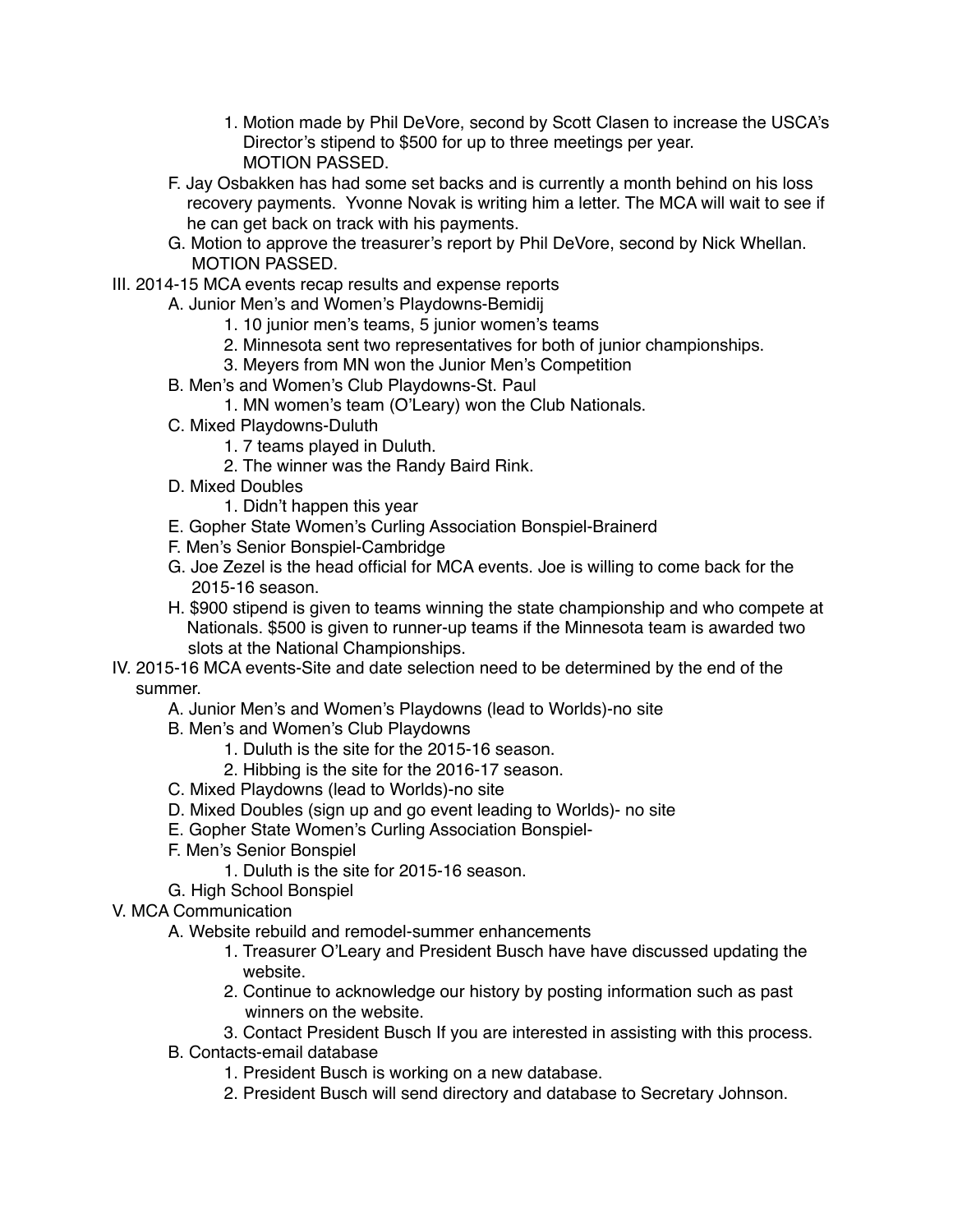- C. 2015-16 MCA Calendar Poster
	- 1. MCA should use both the website and a poster for Minnesota bonspiels.
	- 1. Get bonspiel information to Denny Bone, Second VP, by 9/30/2015.
	- 2. Denny's email is: denny.bone@q.com
- D. Logo-artwork, stationary
	- 1. President Busch will contact Kent Beadle as he might have a digital version of the most current logo used.
	- 2. President Busch will look into updating our logo for stationary, etc.
- VI. Minnesota Curling Clubs
	- A. Current database-President Busch will work on contacting each club this summer.
		- 1. Contact information/facility
			- a. History and status
		- 2. It is important to share what is happening in Minnesota curling clubs- the good and bad. Celebrate the good and assist clubs if there are problems. We should be better at keeping in touch with each other.
	- B. Activity and Membership update
		- 1. Hallock
		- 2. Baudette
		- 3. Mankato
		- 4. Others
	- C. New Members:
		- 1. Chaska Curling Club is a new club in Minnesota
		- 2. Chaska CC had their open house recently.
		- 2. President Busch updated MCA member attendees on what has been happening with the Chaska facility.
		- 3. President Busch has notified the Chaska on what is required to become a club in the MCA .
- VII. USCA Director's Reports
	- A. National Curling News and Events
		- 1. Next USCA board meeting is May 16 and 17 in Minneapolis.
	- B. MCA's USCA Representatives
		- 1. Director Johnson is on the Diversity and Inclusion Committee.
			- a. The committee is working on a policy to include the transgender community.
			- b. One of the committee members will be making a presentation at the FLAME conference at the end of May. At this conference the USCA will provide the group of young adults a diversity challenge, then the group will come up with solutions to the USCA's diversity challenge. The solutions will be shared with the USCA's Diversity and Inclusion Committee and then hopefully some of those solutions will be implemented.
		- 2. Two candidates for the CEO position will meet the board members and they will make presentations to the USCA Board of Directors at the upcoming May meeting.
- VIII. 2015 USCA Members' Assembly
	- A. Members' Assembly will be in Fort Wayne, Indiana.
	- B. October 15-18, 2015
	- C. President Busch and USCA Director's will be attending the second USCA Members' Assembly.